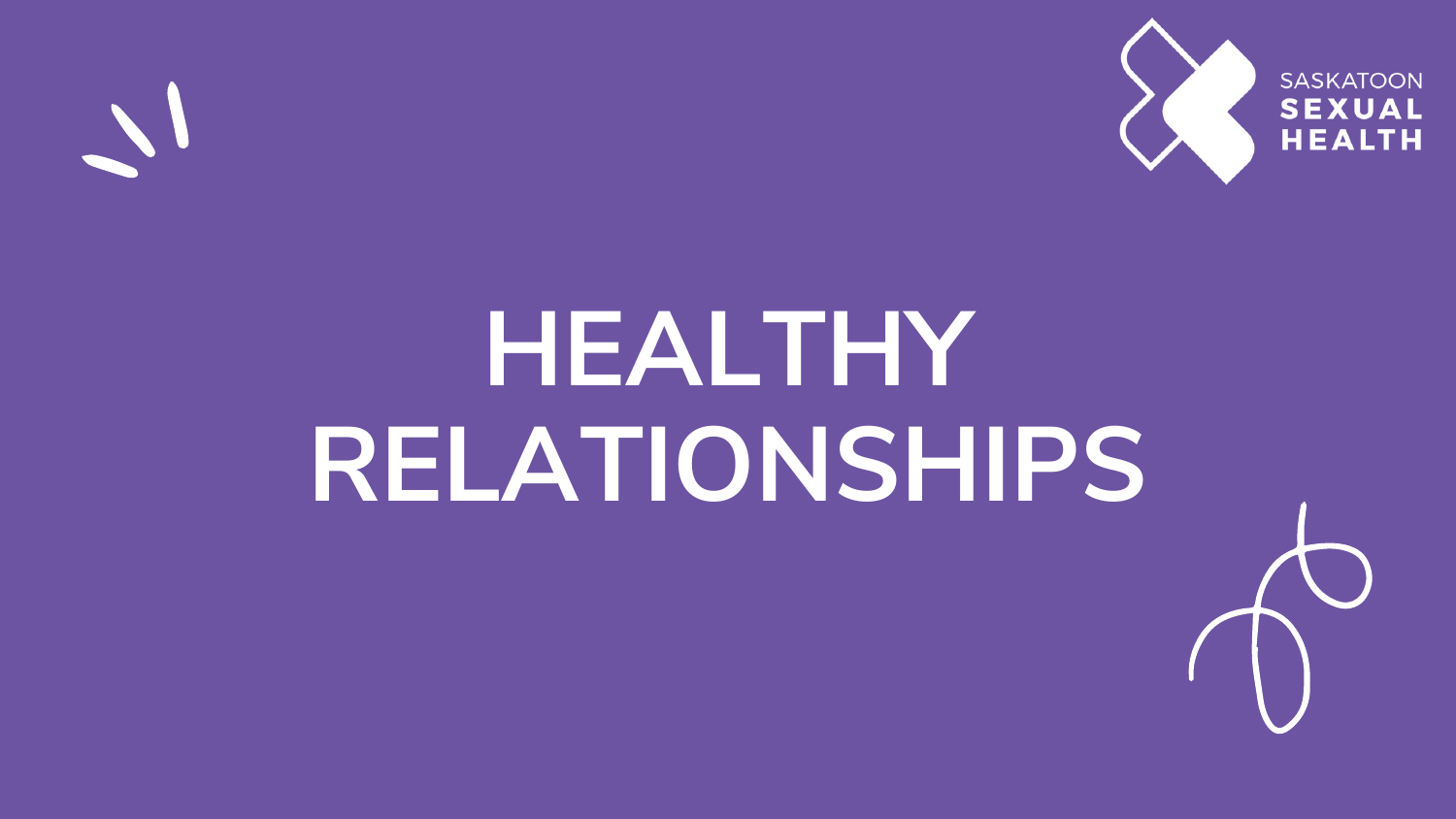# **WELCOME**<br>
TO CLASS!<br>
The Agenda<br>
The Agenda<br>  $\sigma$   $\sigma$   $\frac{2}{3}$ <br>  $\frac{2}{3}$ <br>  $\frac{2}{3}$ <br>  $\frac{2}{3}$ <br>  $\frac{2}{3}$ <br>  $\frac{2}{3}$ <br>  $\frac{2}{3}$ <br>  $\frac{2}{3}$ <br>  $\frac{2}{3}$ <br>  $\frac{2}{3}$ <br>  $\frac{2}{3}$ <br>  $\frac{2}{3}$ <br>  $\frac{2}{3}$ <br>  $\frac{2}{3}$ <br>  $\frac{2}{3}$ <br>



- **Objectives:** 
	- 1. Understand the foundations of a healthy
- r ela tio n s hip
	- 2. Consider reasons to have a relationship
	- 3. Explore the topic of sex and peer pressure
	- 4. Understand the topic of consent
	- 5. Understand sexuality in a relationship
	- 6. Understand the skills necessary to maintain a
		- healthy relationship
	- 7. Consider the relationship between
		- faith/culture and sexuality
	- Recognize signs of unhealthy, harmful, or abusive relationships
		-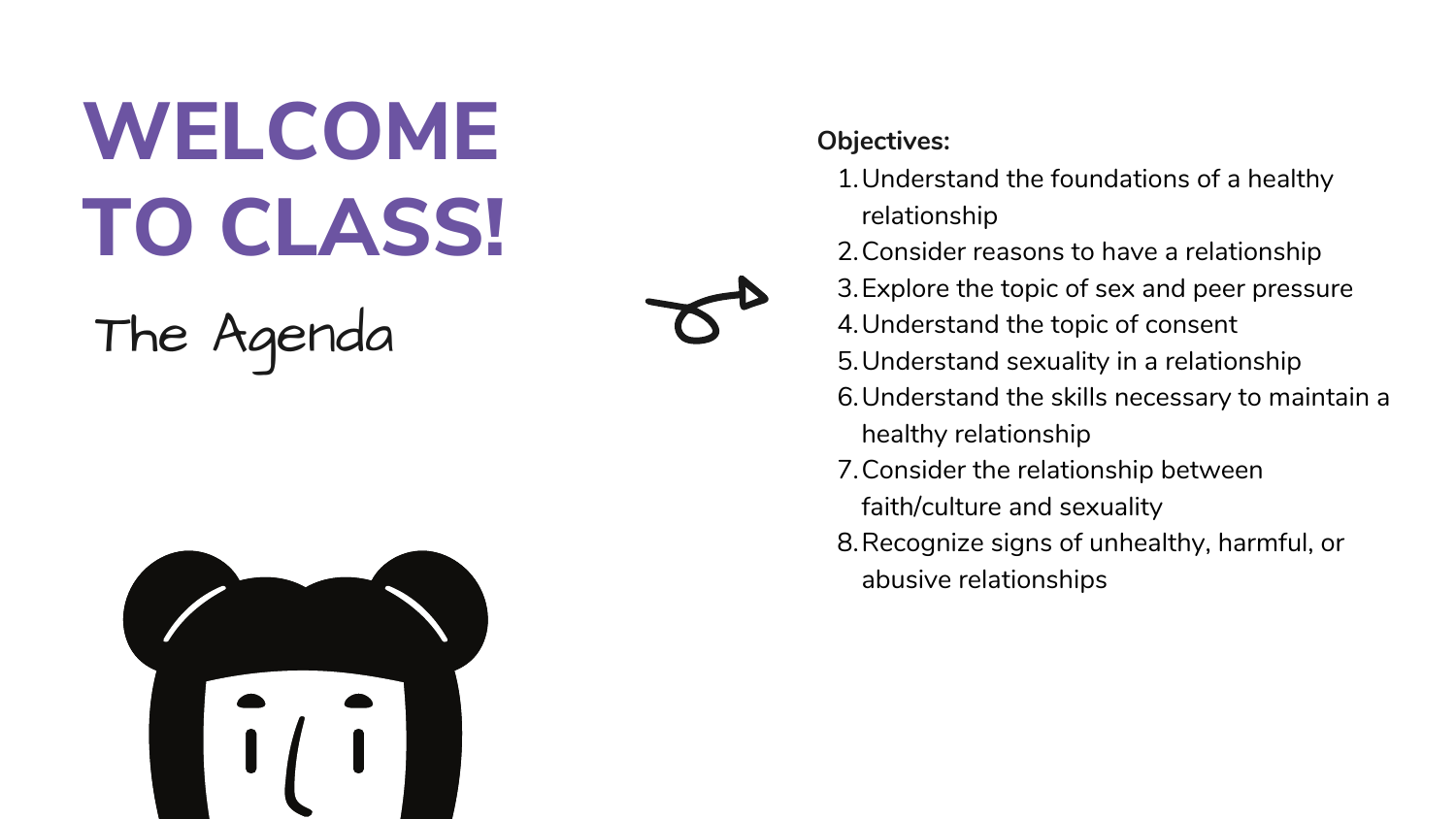## **GROUND RULES** To keep everyone safe

What is shared in the class, stays in the class: personal stories, details, etc. that you hear today shouldn't be shared with others outside of the classroom.

No question is a bad question. If you are asking it, someone else is probably wondering it.



You can laugh if you find something funny or uncomfortable, but do not laugh at other people.

If you have a question you don't feel comfortable asking, you can put it in the question box! The question box is anonymous (no one will know who asked what question).

#5 What other ground rules do we have?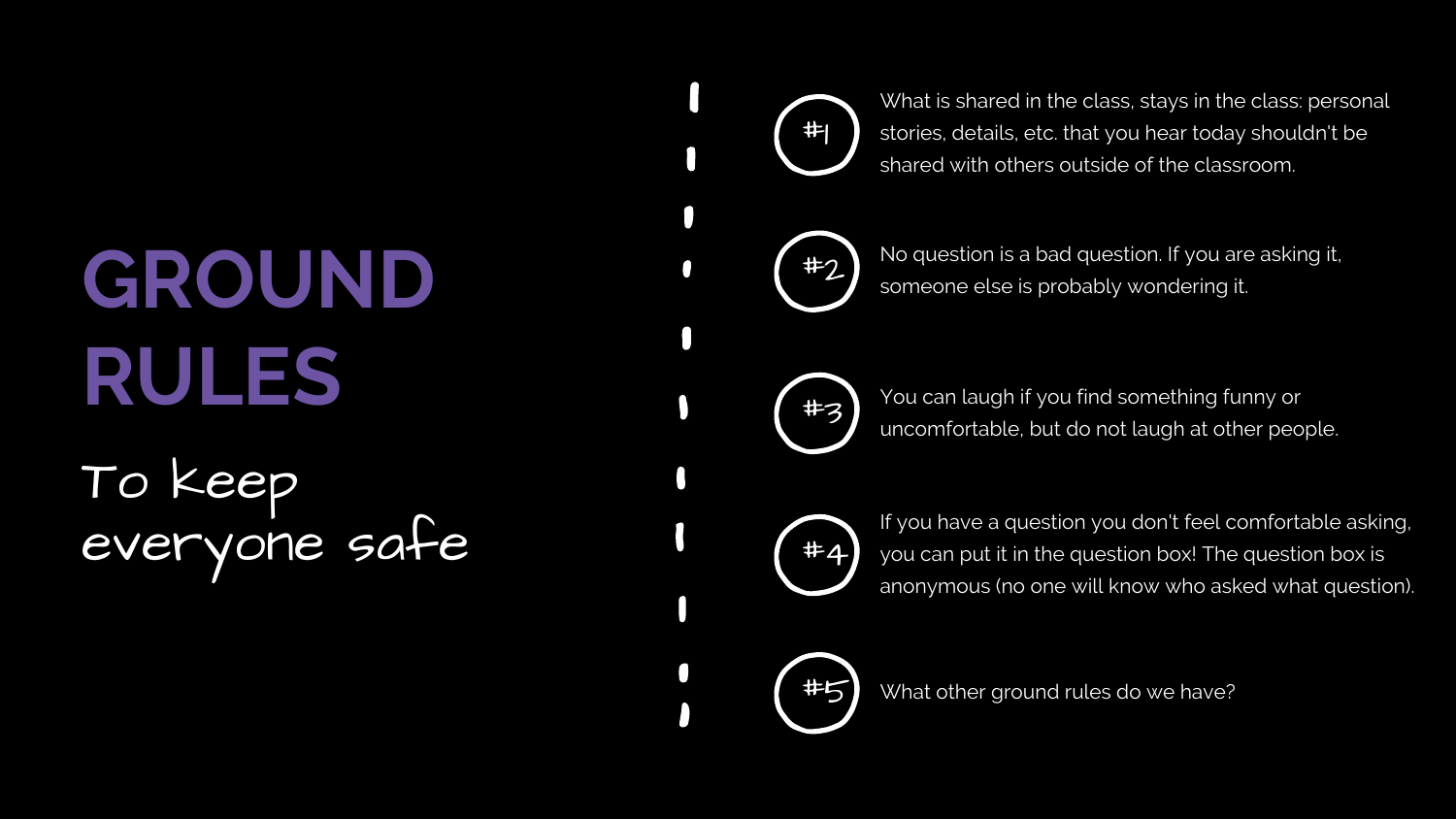• Sexuality is more than just sex • Sex can be a positive force in people's lives Sexuality should be celebrated, not

- 
- 
- - shamed



"An attitude that celebrates sexuality as an enhancing part of life that brings happiness, energy, and celebration"

Sex-positivity recognizes that:

- International Planned Parenthood Federation

# **WHAT IS SEX-POSITIVITY?**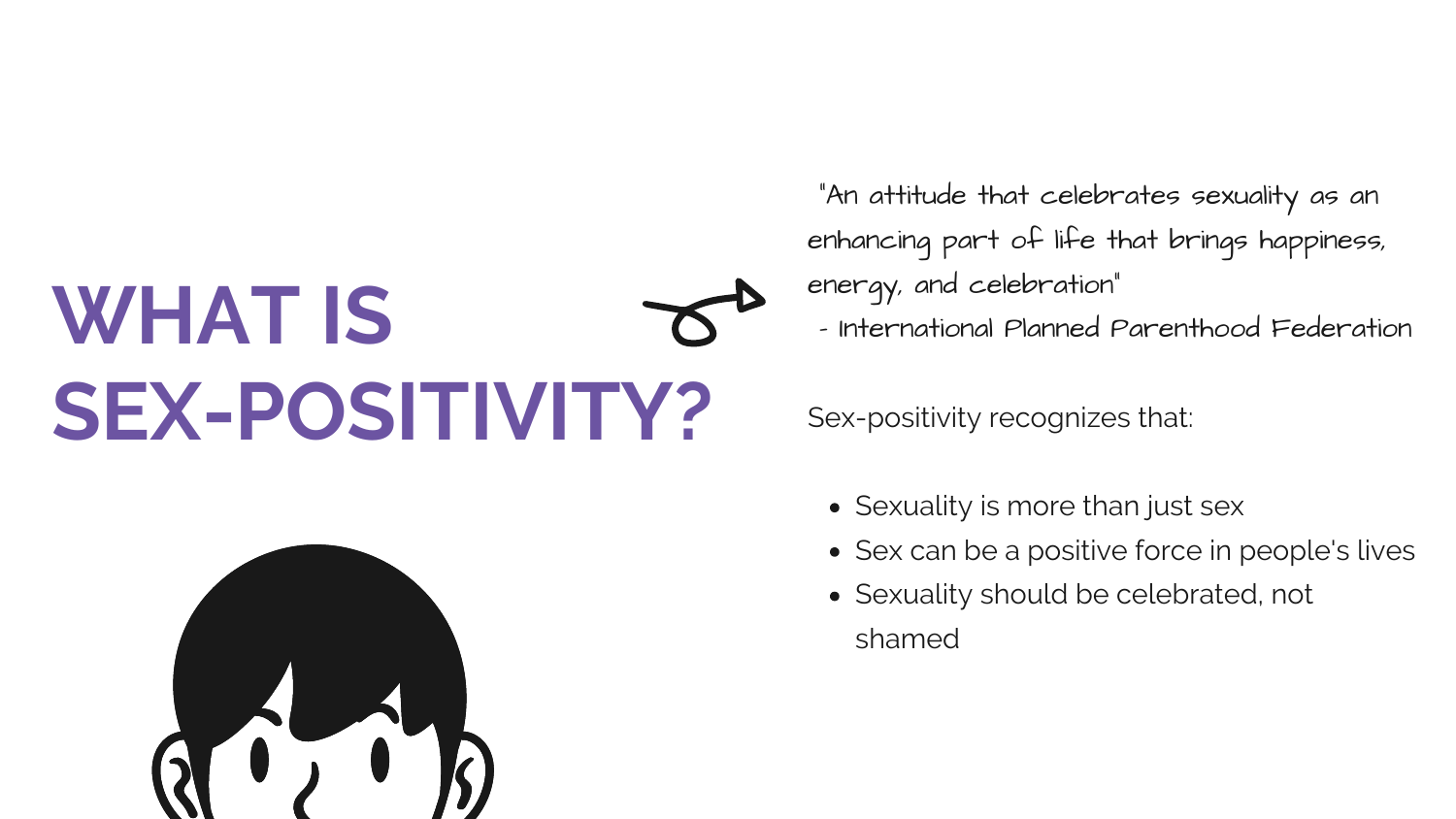# **RELATIONSHIP FOUNDATIONS**





Do they respect my decisions?



Can I count on them?







Support Do they make me feel good about who I am?

Do my feelings matter to them?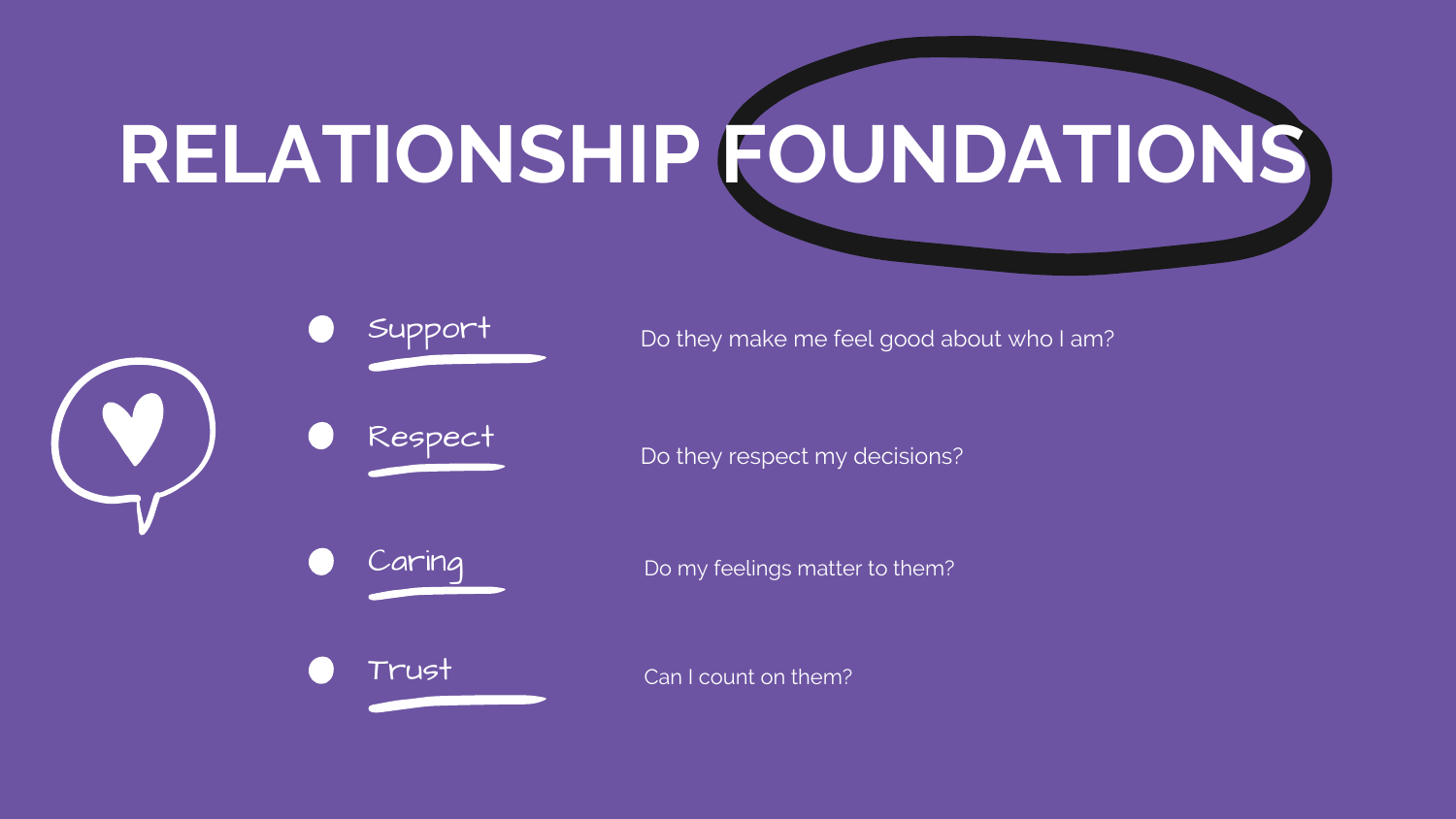# **RELATIONSHIP FOUNDATIONS**

Safety Communication

- Do I feel safe with them, or am I on my guard?
- Openness Can I talk to them about anything, or are some topics off-limits?
	- Do they know how I feel? Can I be honest with them? Can I talk to

them about what's bothering me?



Honesty **Are they honest with me? Am I honest with them?**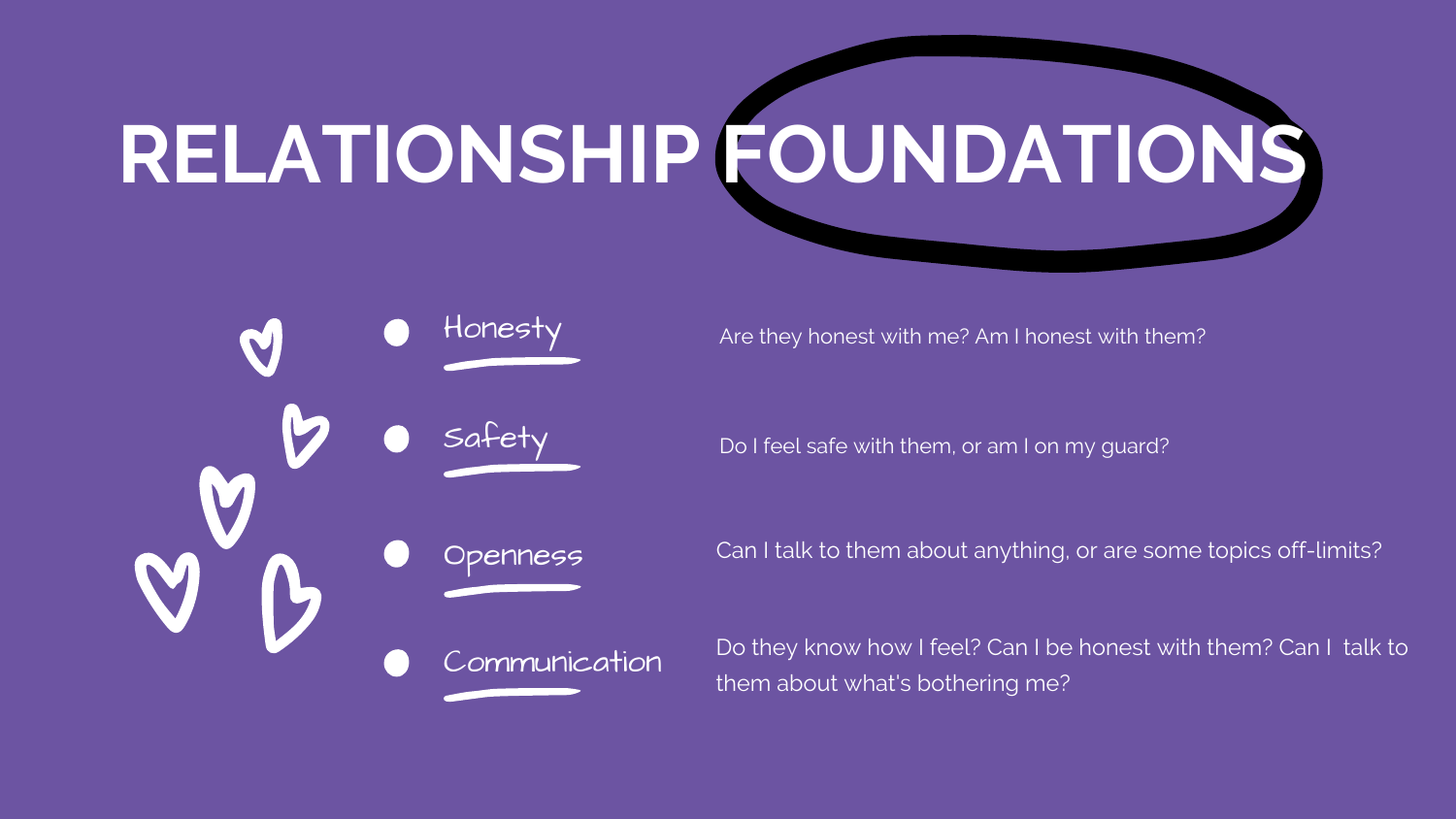

## Good Reasons (Bad Reasons

I want to be in a relationship because I like

this person.

I want to be in a relationship because I like what this person can do for me.



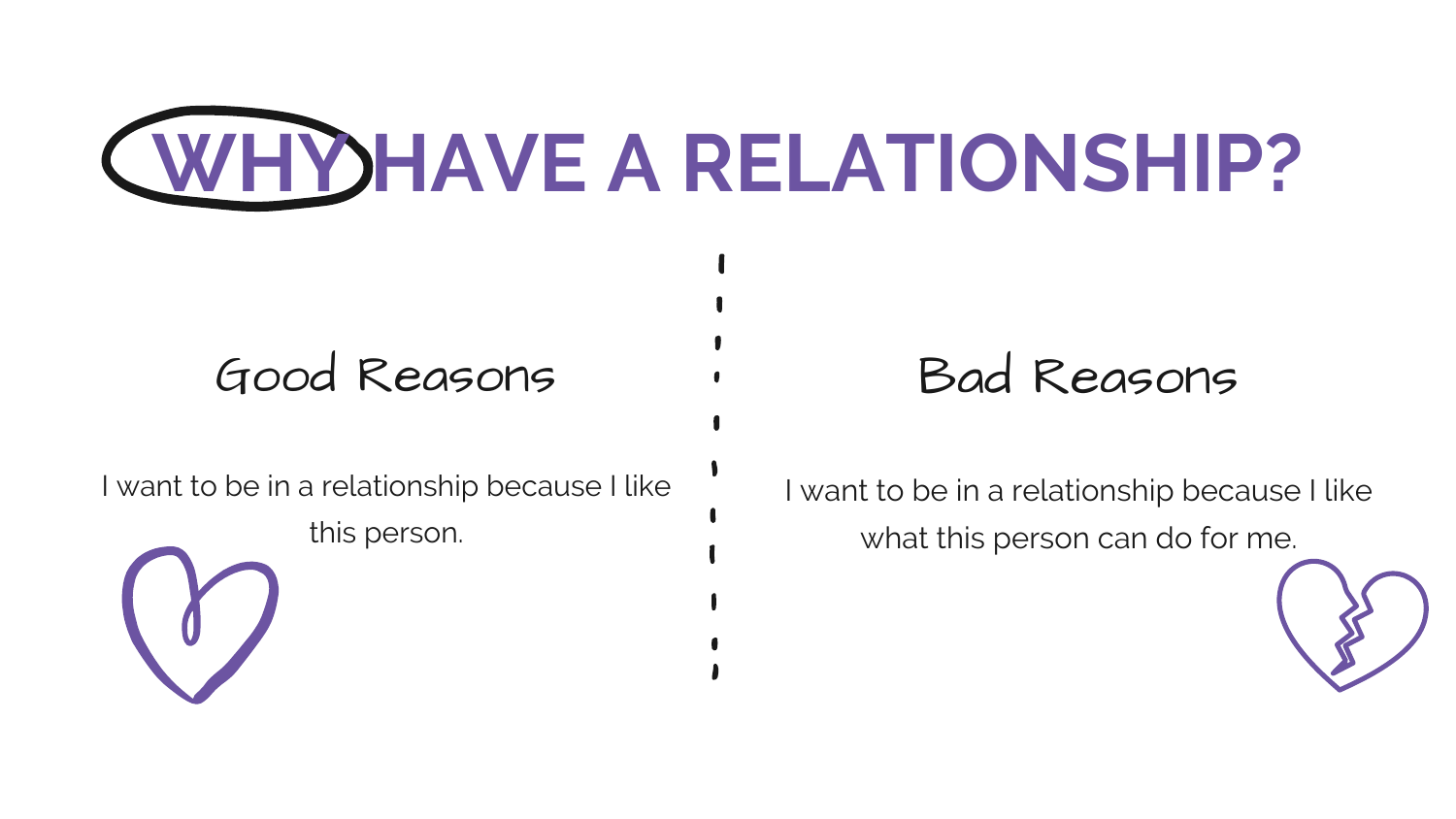## **PEER PRESSURE**

Peer pressure isn't always a bad thing! Sometimes peer pressure can be good - for example, if your friends help you do better in school, be a kinder and more supportive person, and work hard at your goals.

But some peer pressure is negative - for example, if your friends are pressuring you into doing something you don't want to do.

So how do you tell the difference?

If it's something that somebody doesn't want to do: don't make

them do it!

#### Good or bad?

Think about your relationships with your friends: what kind of pressure is happening in your social groups?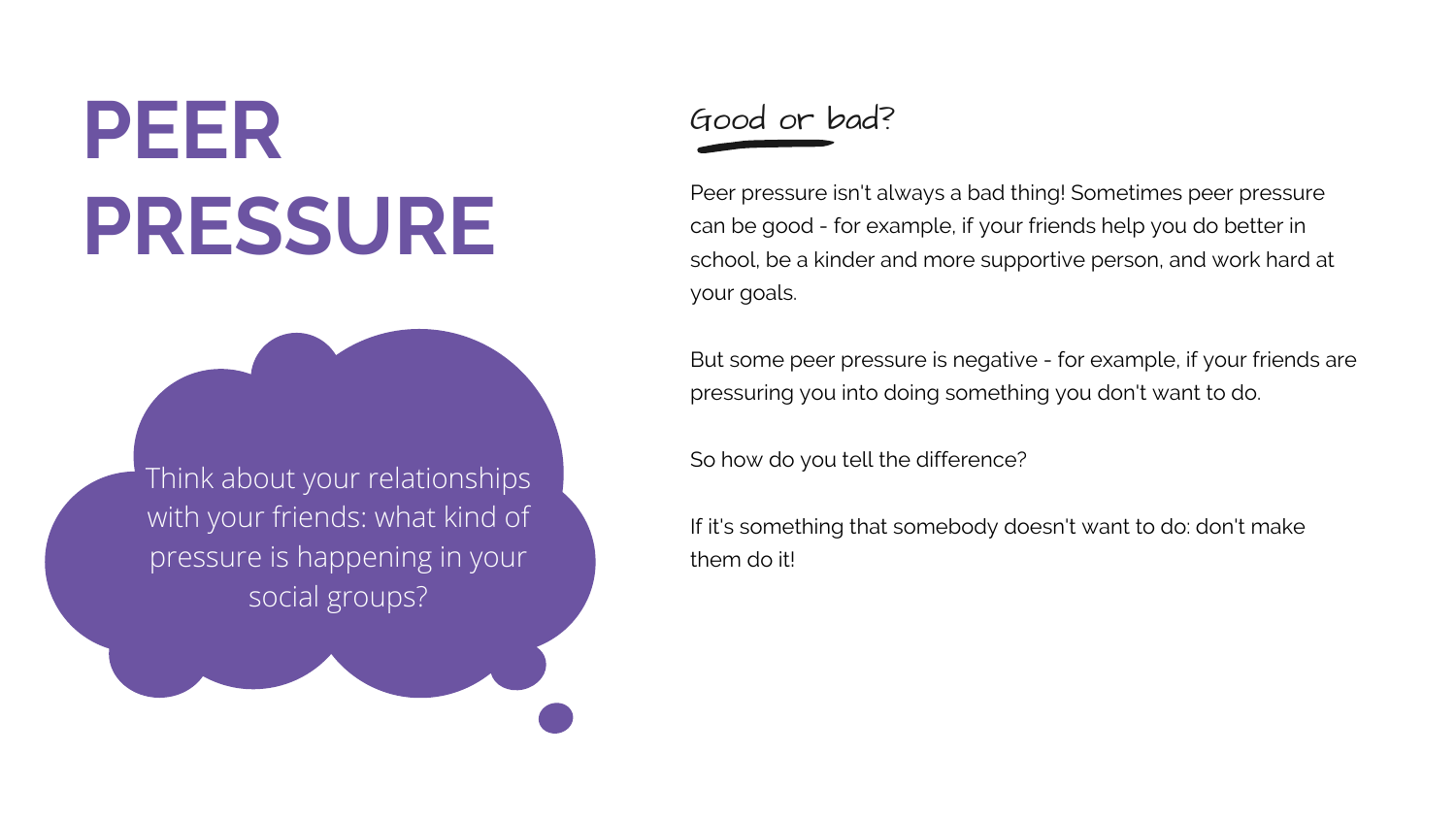## **L E T 'S T A L K A B O U T S E X**



How do I know if I'm ready for sex? Where am I at emotionally? Mentally?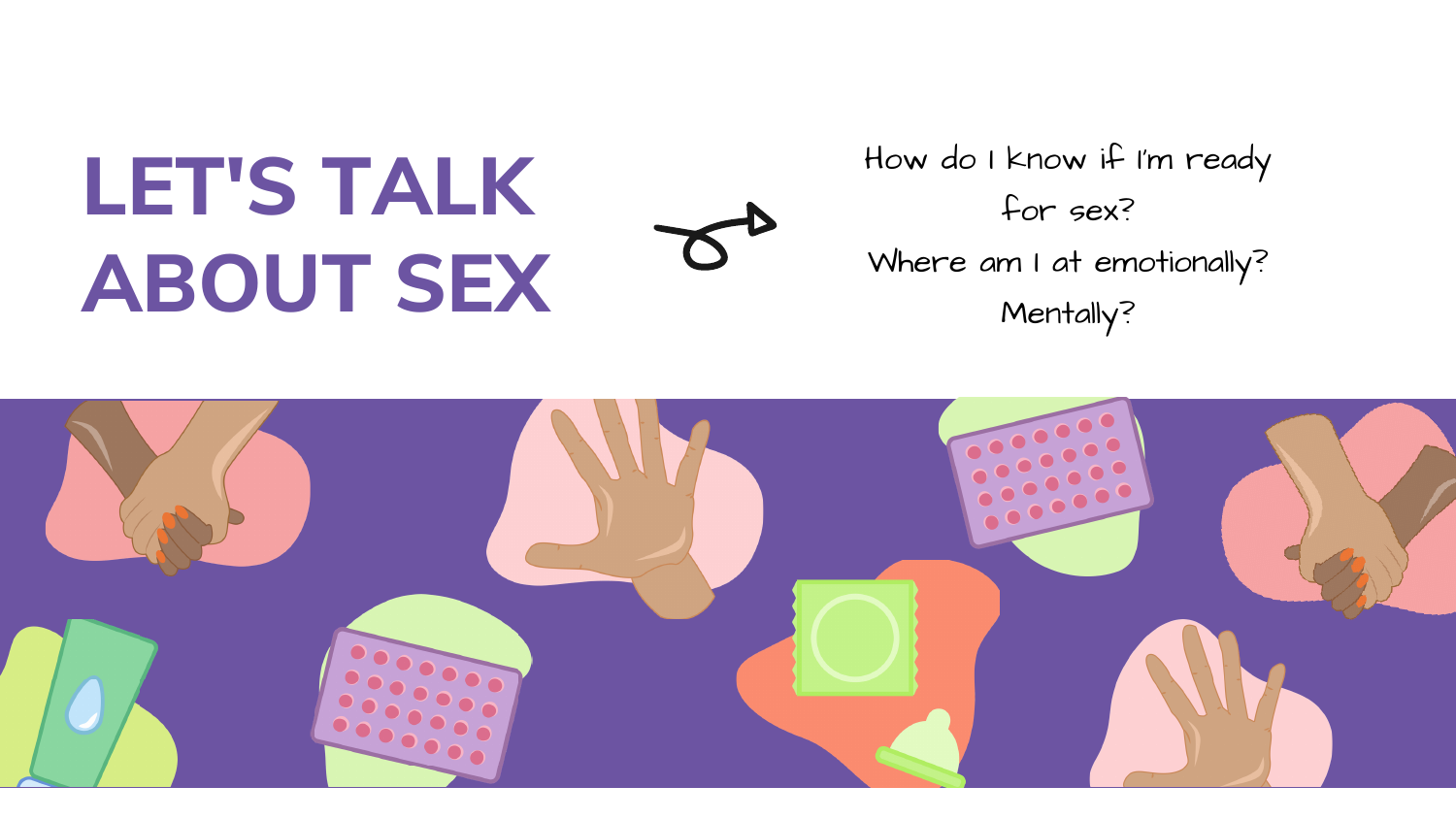

- Where to get them
- How to use them properly
- What to do if a condom breaks or slips off

Make sure you and your partner have talked about using condoms and know:

> Is one of you on birth control? Whose responsibility is it?

#### Condoms Contraceptives

Make sure you and your partner have talked about contraceptives and birth control.

#### Alternatives to Sex

Talk to your partner about ways to express your sexuality that don't involve sexual contact (e.g. kissing, dry humping, cuddling, massage).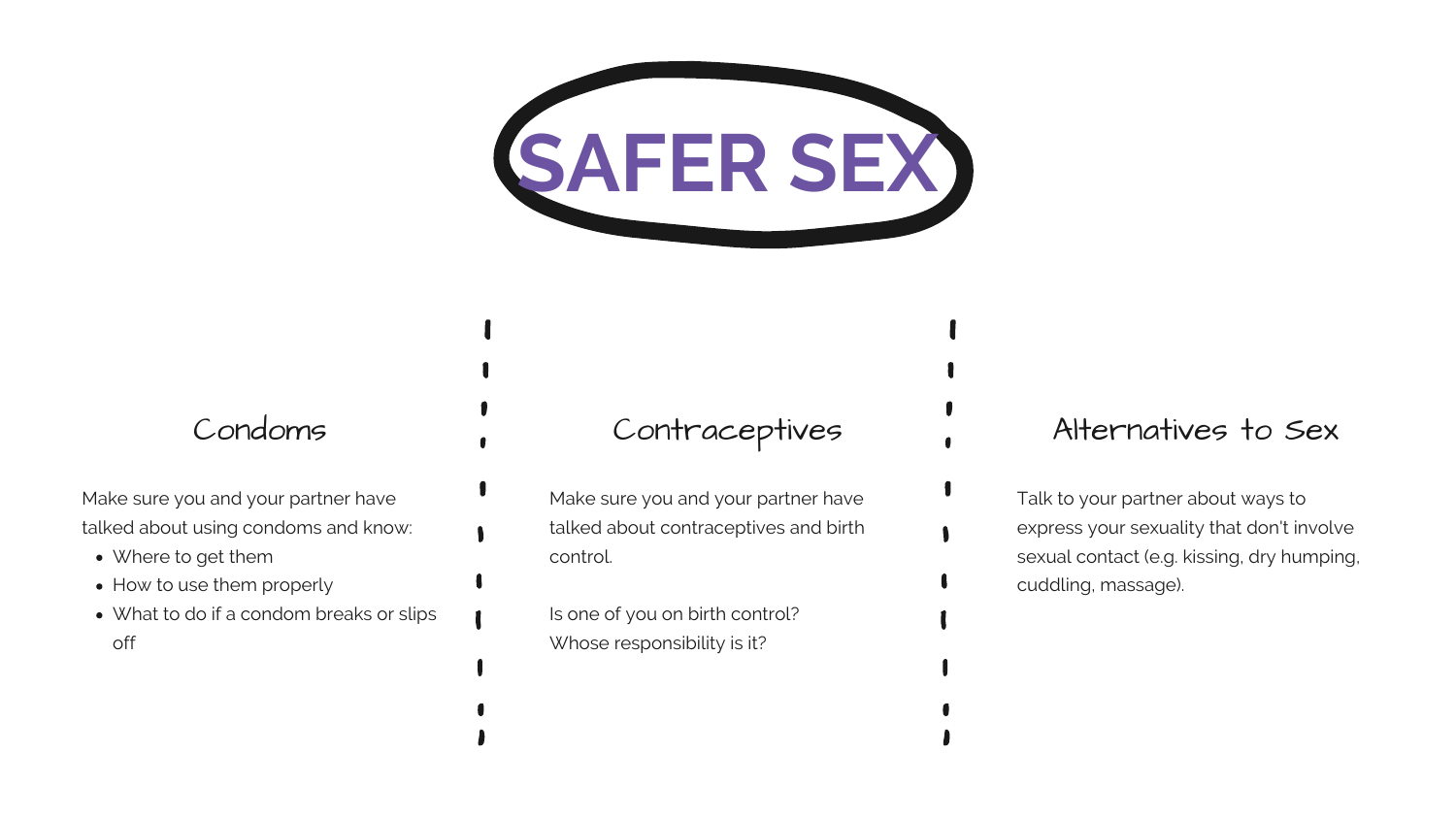# **UNPLANNED PREGNANCY**

Even if you are careful about using condoms and/or being on birth control, there might still be a chance you could get pregnant. Talk to your partner about what your plan would be.

If you get pregnant, you should have an idea of who to talk to and where. Your plan might include talking to a trusted adult (such as a teacher, a doctor, a parent/guardian, or a school counsellor), or seeking counselling at a sexual health clinic.

There are three options for pregnancy: you could abort the pregnancy, have a baby and give it up for adoption, or have a baby and raise it. Talk to your partner to make sure you are both on the same page about what option would work best for you.





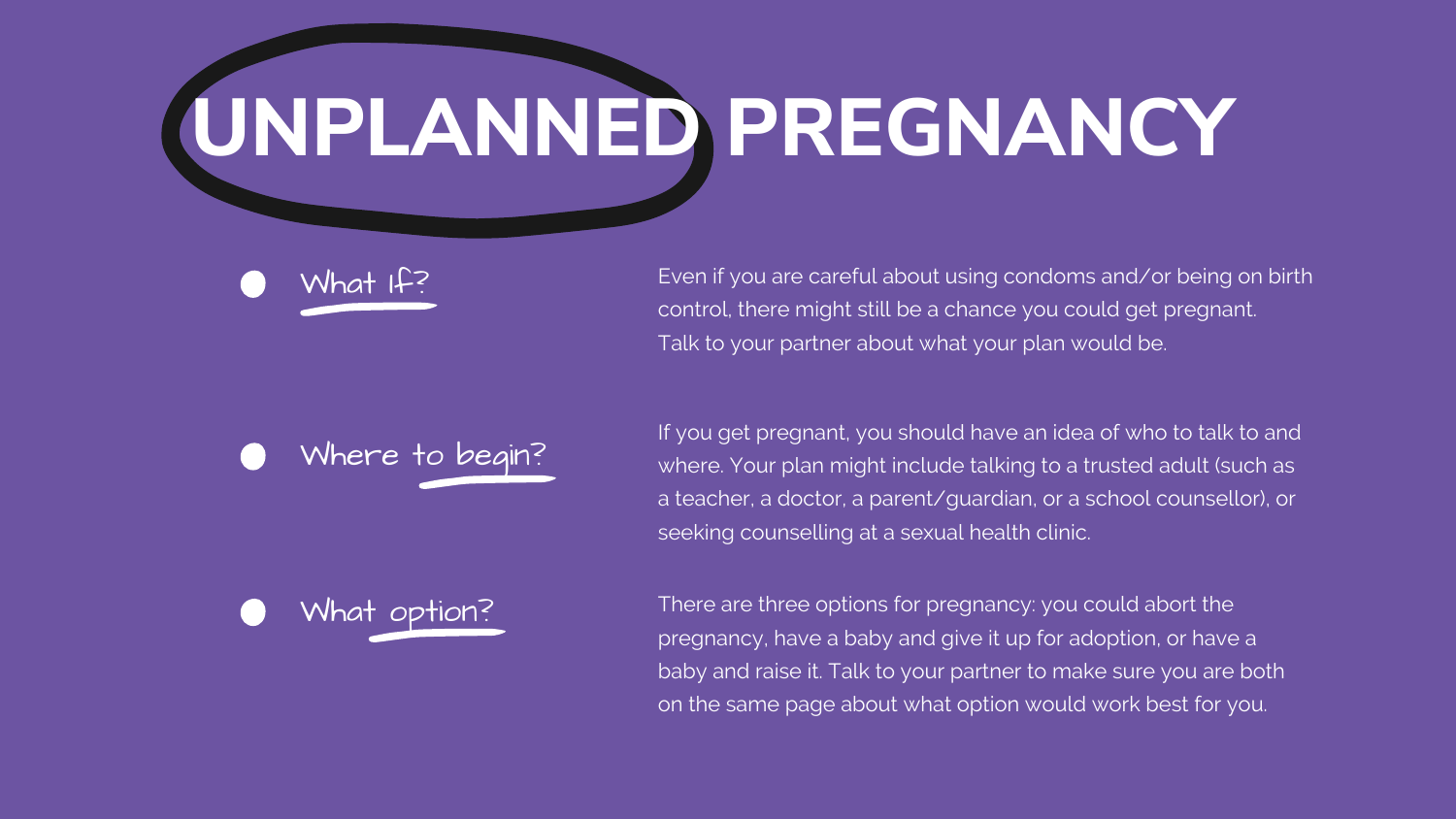## **EARNING YOUR LOVER'S LICENSE**

Have I talked to my partner about having sex? Do I feel comfortable talking to them about it?

Communication

Do I know how to negotiate during sex? Do I know how to tell my partner what I do and don't like or want during sex? Have we talked about using contraception and protection?

No alcohol or drugs Are we both sober?

Negotiation Skills

Do we have condoms? Dental dams? Lube? Latex gloves? Have we both talked about using these? Do we know how to?

Protection

Have we talked about other forms of contraception? Do we know

how to use them properly?



Contraception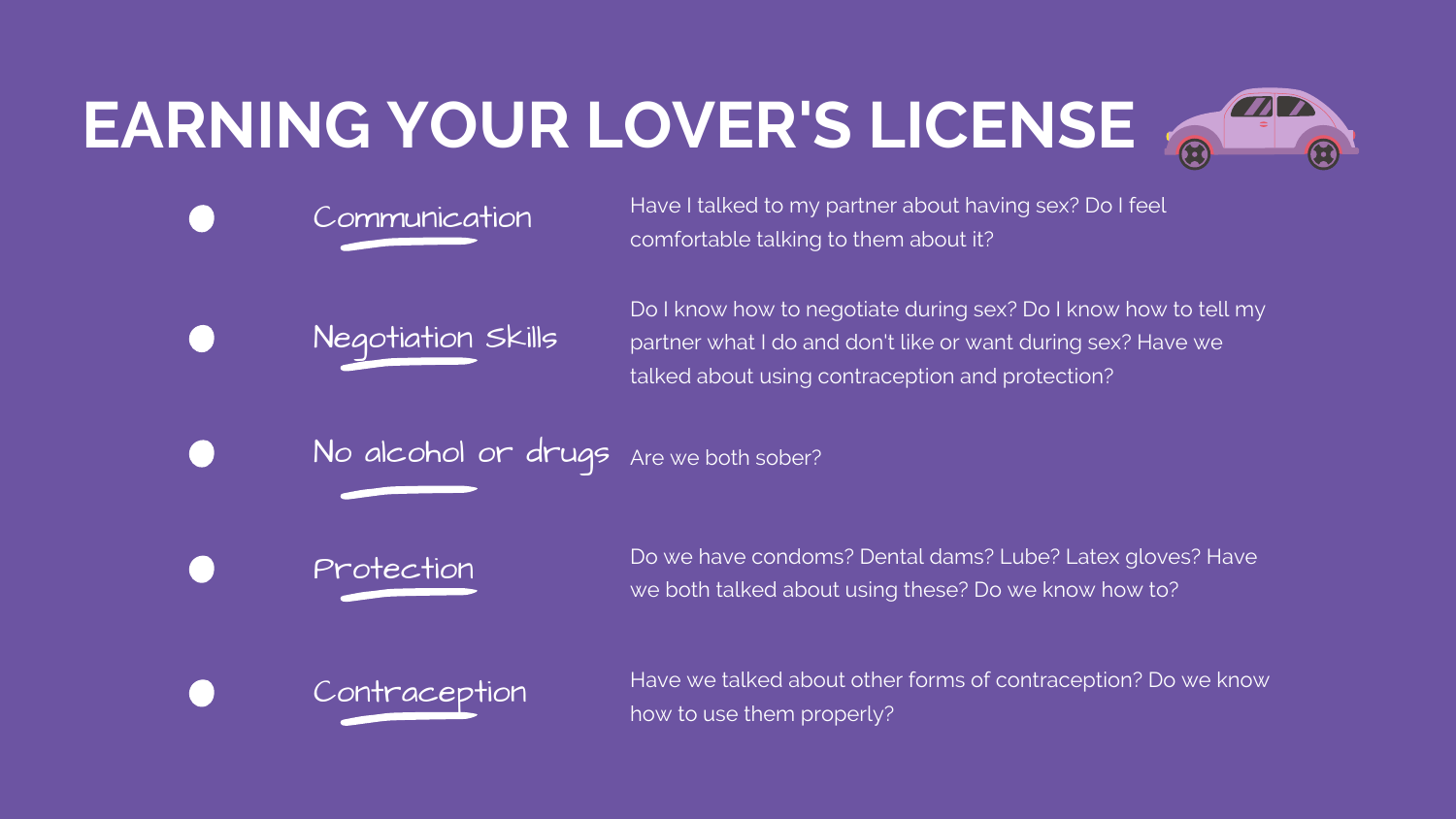

#### Uncoerced! (Not

threatened)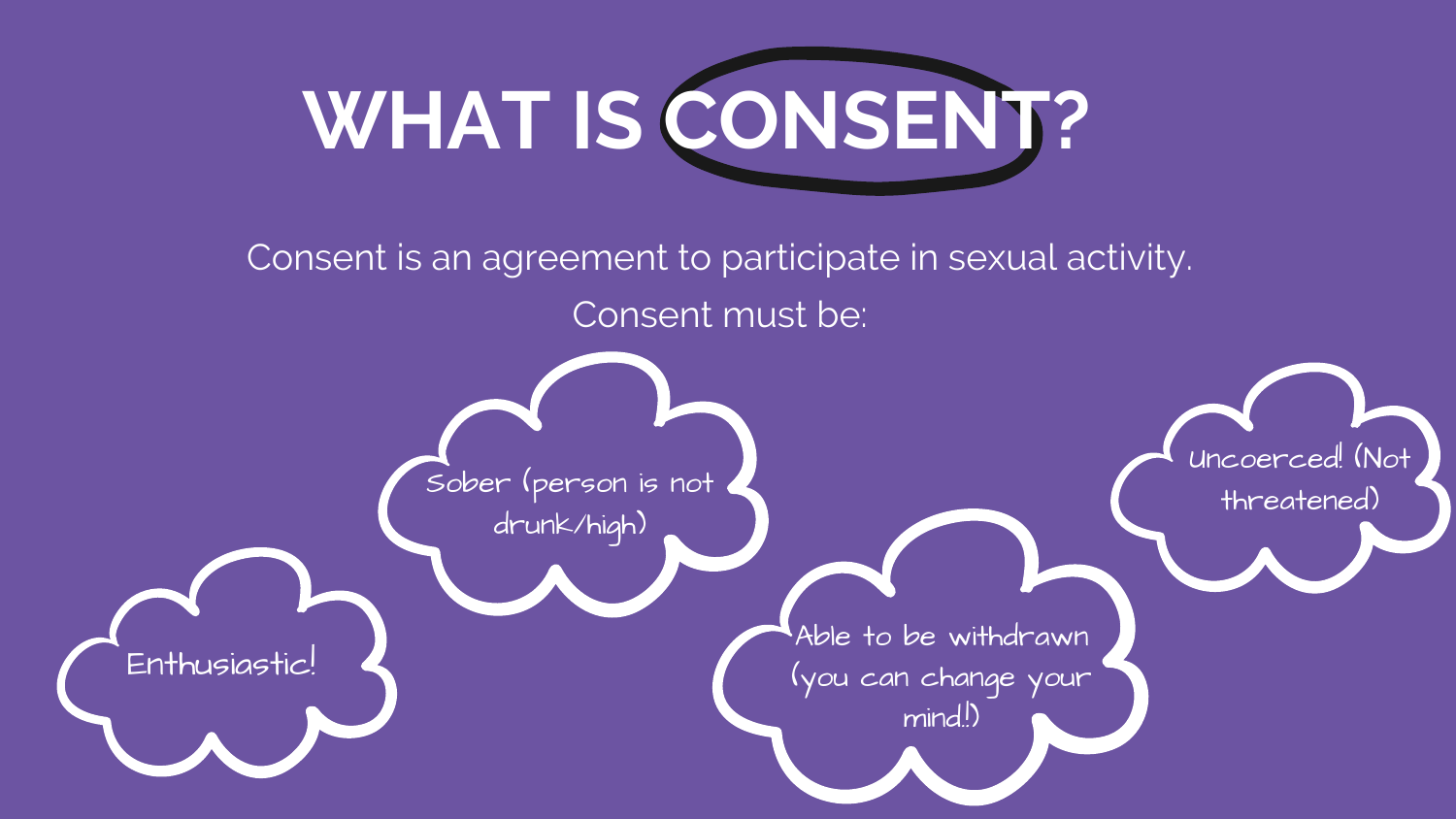## **CONSENT** Can be indicated with:



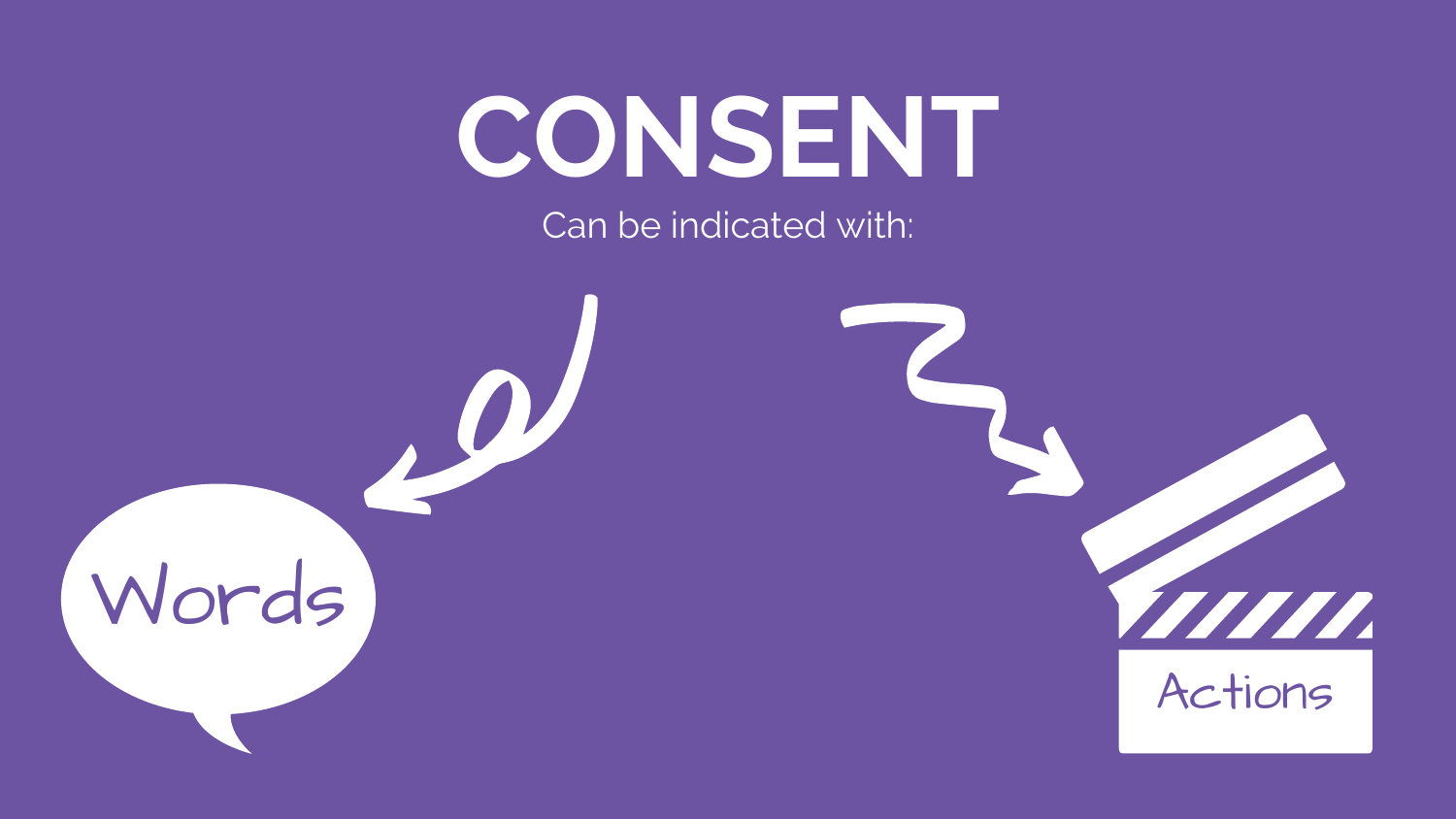# **MANDATORY CONSENT** for ALL sexual contact! is

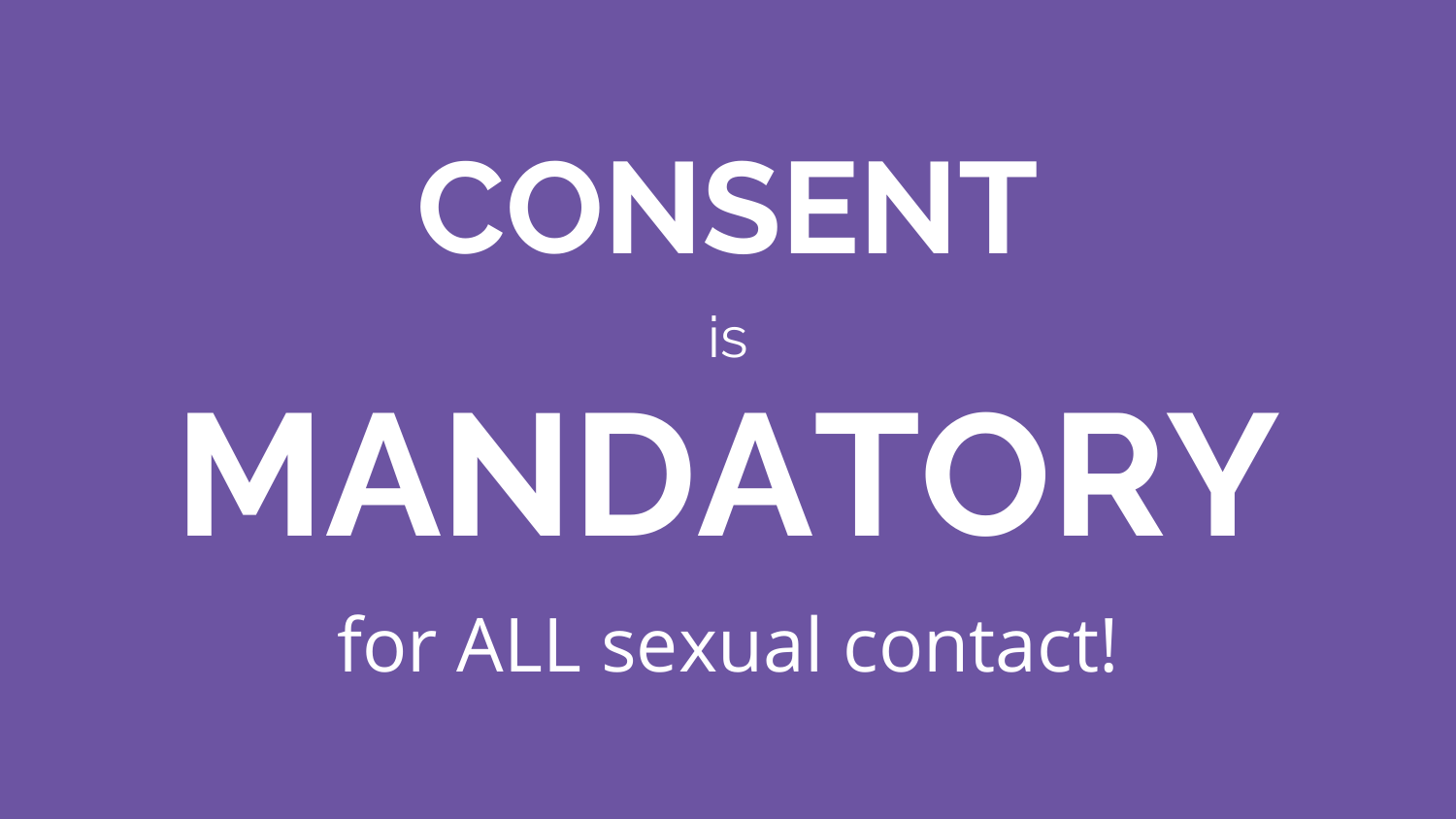## **YOU ALWAYS HAVE THE RIGHT TO SAY NO TO SEXUAL CONTACT, EVEN IF...**







You're in love

## You just don't feel like it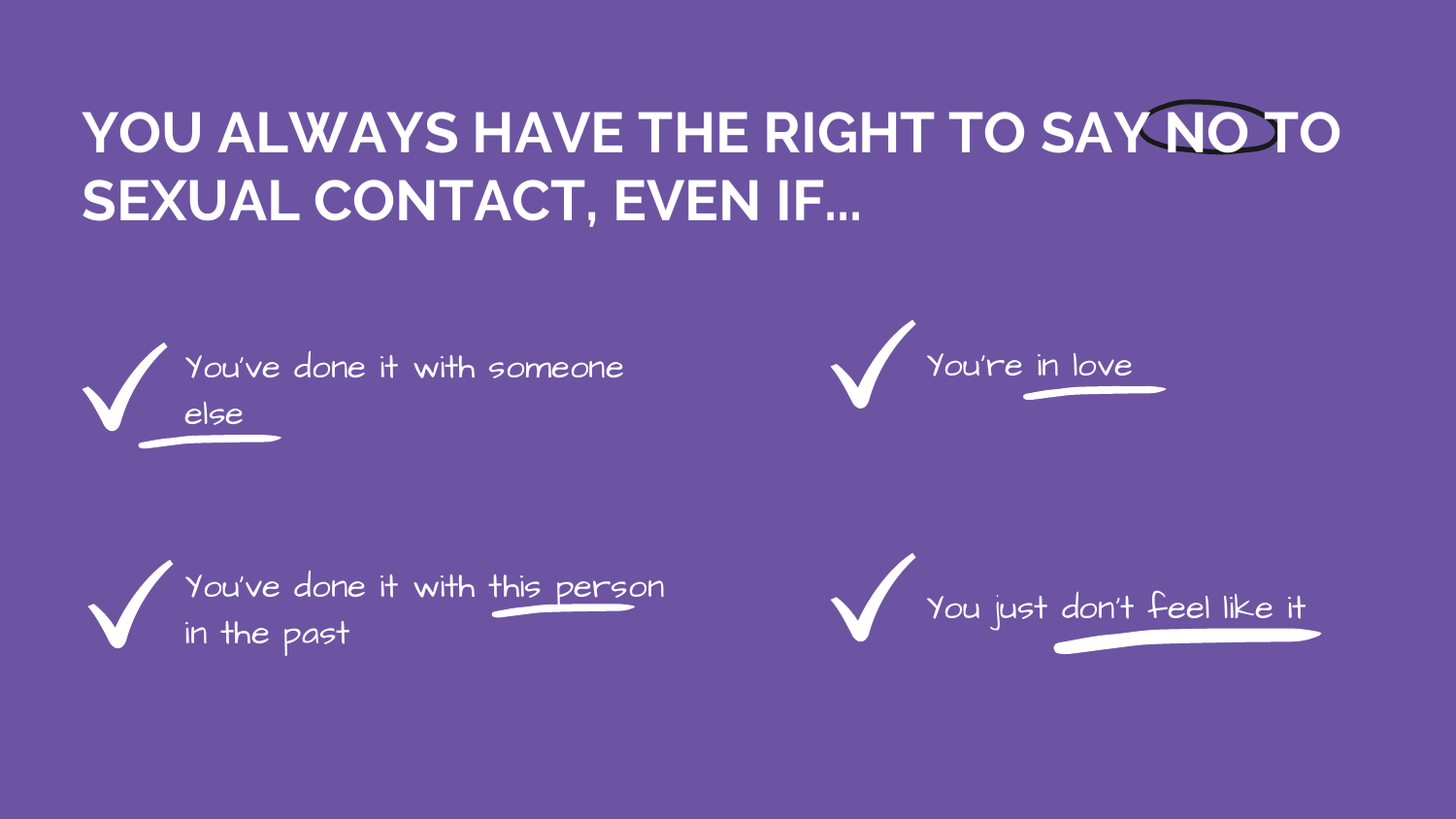## **WHAT IS THE AGE OF CONSENT IN CANADA?**



- 16: To consent to anyone older, except someone in a position of power
	- 14-15: 5 year close in age exception
	- 12-13: 2 year close in age exception
		- Just because it isn't against the law doesn't mean it's always a good idea. Consider differences in maturity and experiences.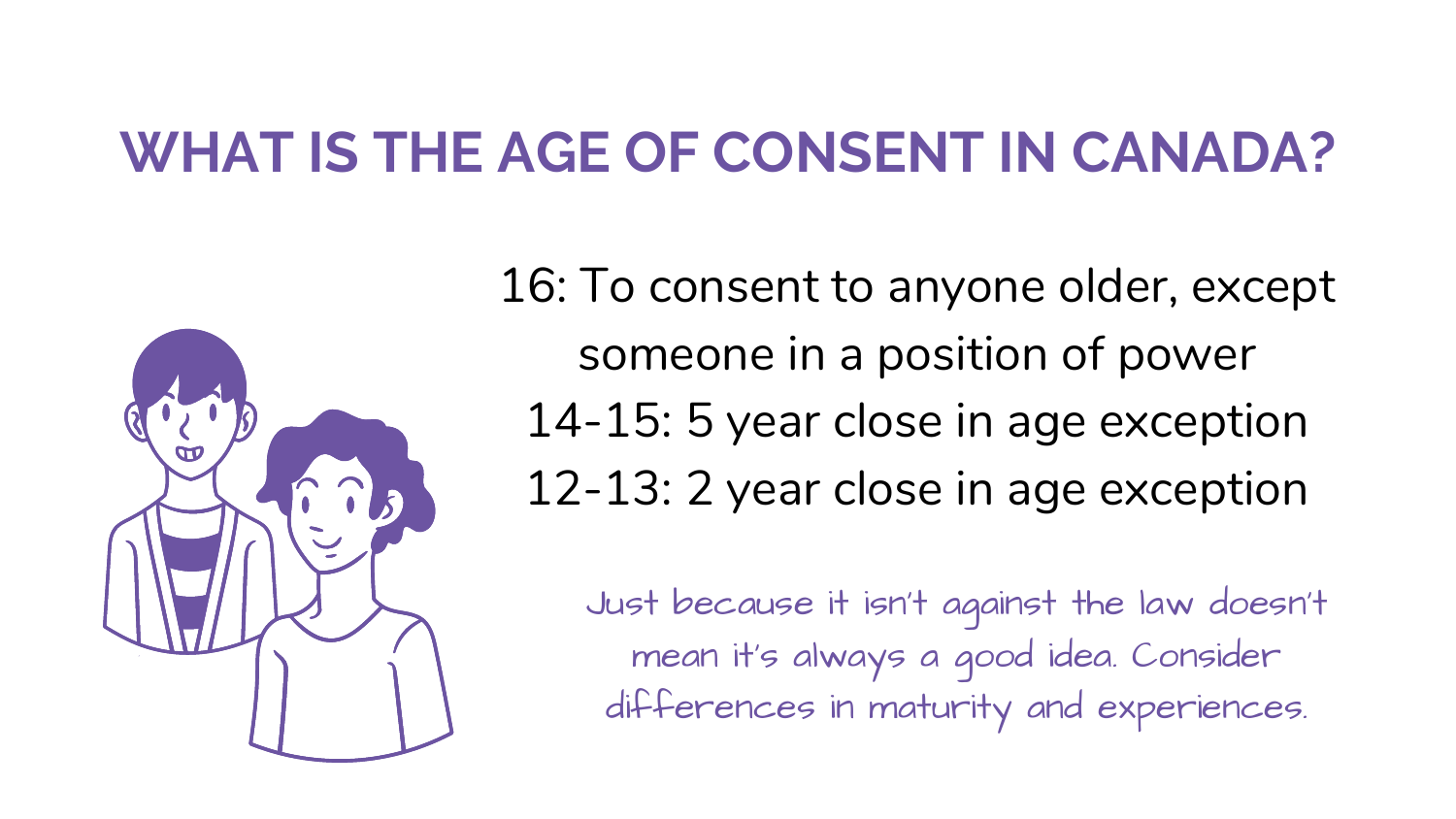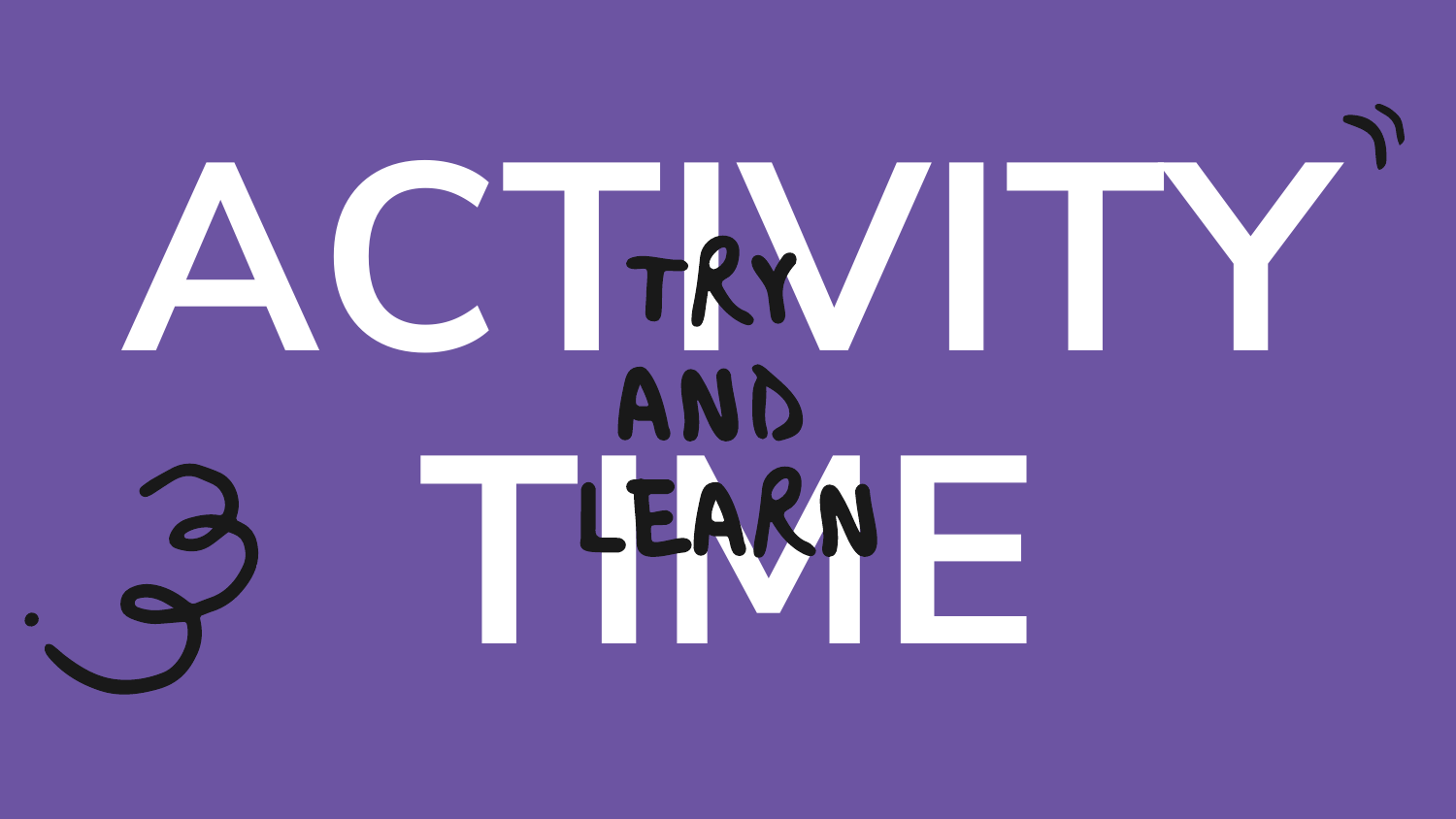

Be honest with your partner: lying does not make a relationship better.

Be clear about what you do and don't want to do around sexuality.

#### Honesty Respect

Respect each other's limits: if your partner says they do not want to do something, don't push them or nag them about it.

#### Responsibility

- Getting tested and treated for STIs
- Knowing what to do if you or your partner gets pregnant
- Finding and using condoms and contraception

Accept responsibility for your actions. This includes: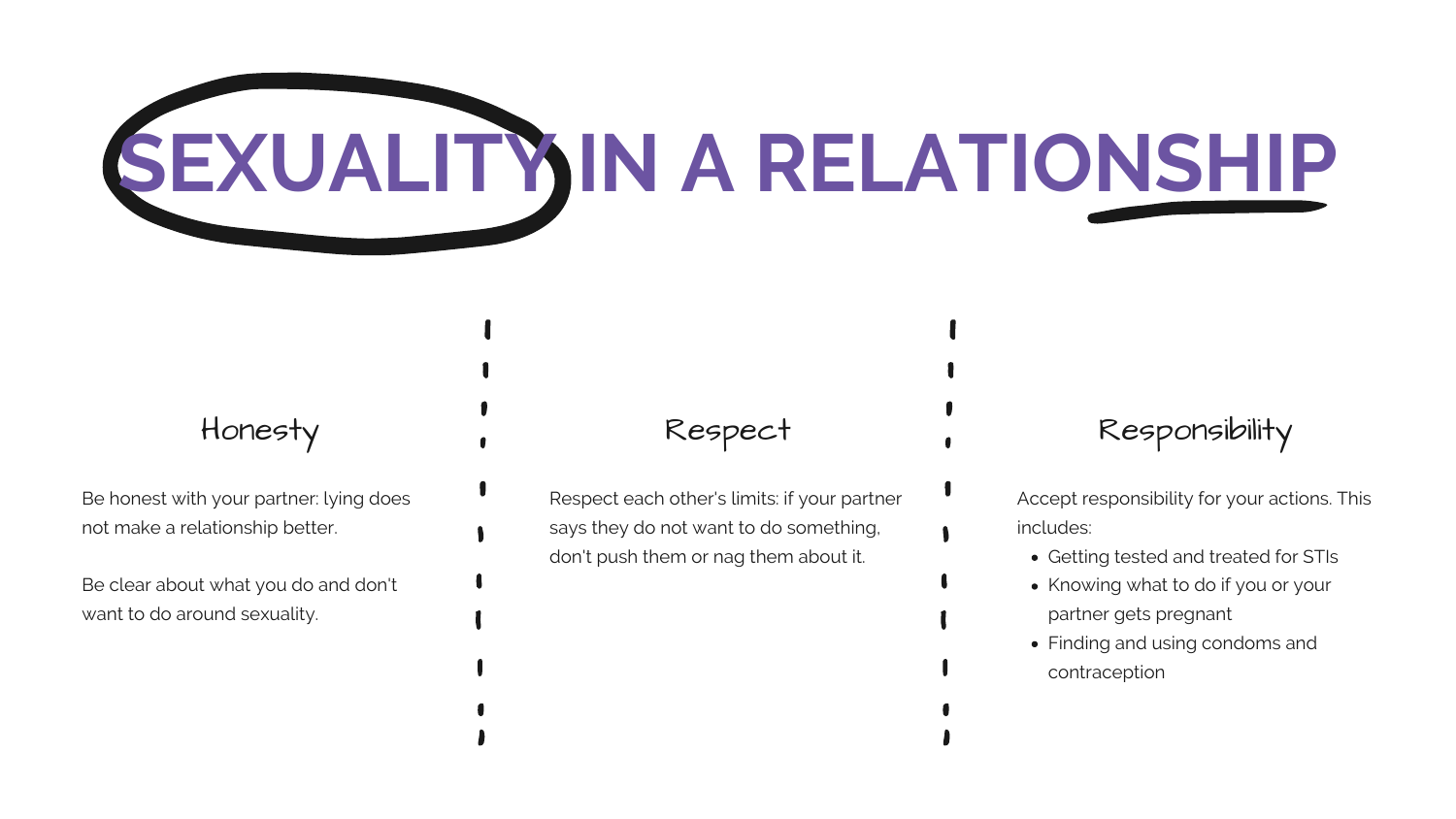Most cultures and religions have norms around sexuality. This may include when it is okay for us to be sexual, or who it is ok for us to be sexual with. If these values are important to you, then you need to consider them when you are making decision about your sexual experiences.



# **FAITH & CULTURE**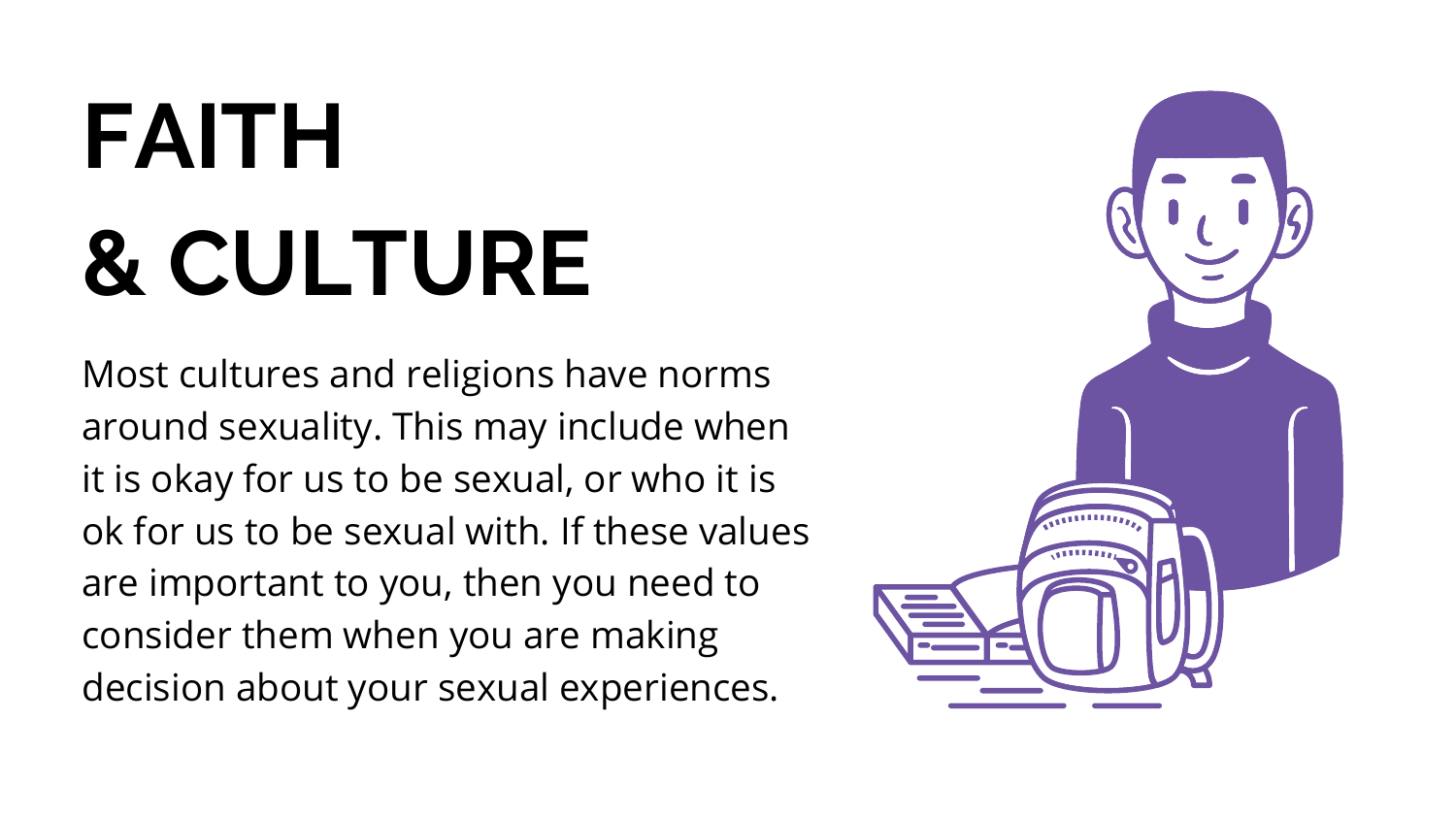

It's easy to fall into romantic relationships and forget about some of your other relationships.

Sometimes, especially at the beginning of romantic relationships, we forget to take care of our relationships with our friends, our family, and even ourselves.

What can we do to prevent that?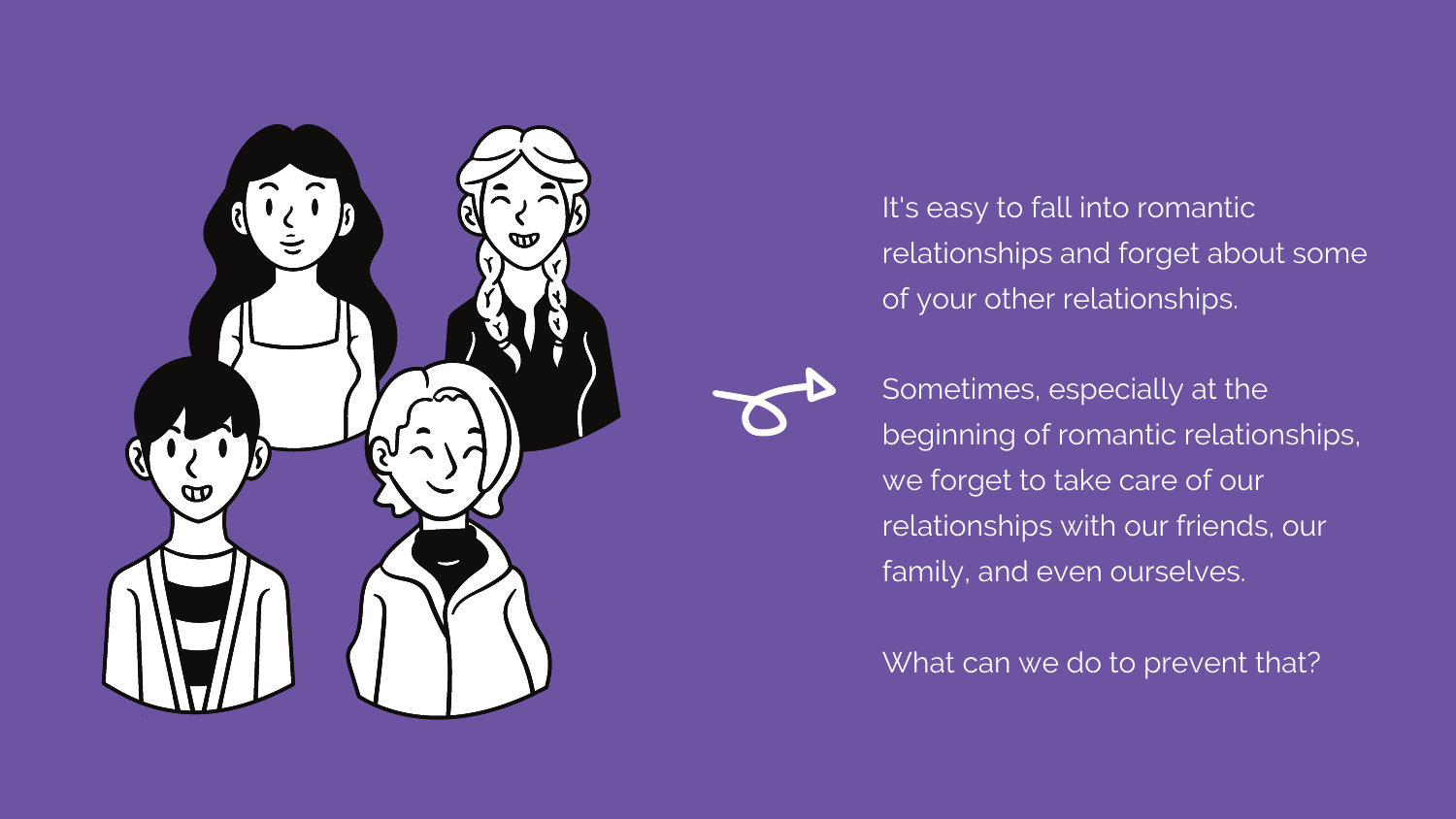## Spend time with friends!

Spend time with family!

## Spend time with yourself!

## Do things by yourself!

Reflect on your feelings!

## Discover yourself!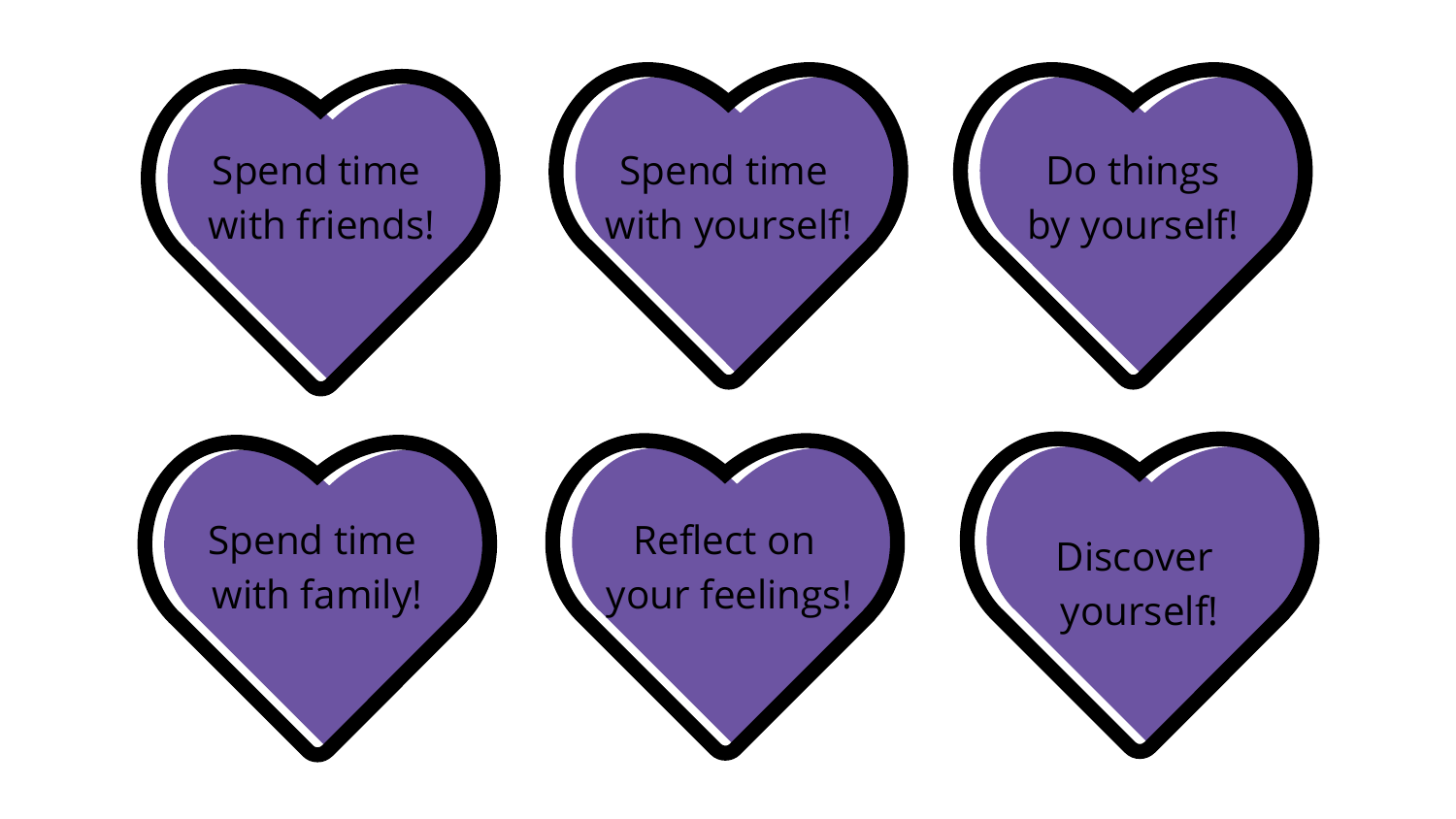## **ARE THEY THE ONE?**

- Values
- Outlook
- Perceptions of relationships

Be honest with yourself: are you in love or are you in lust? Are you in love, or do you just like having love?

Love vs. Lust

The things that hold relationships together the best are:

### Strongest Bonds

...but they don't often stick together. If you and your partner are too different in ways that matter (such as in fundamental values), your relationship might not last long.

## Opposites Attract...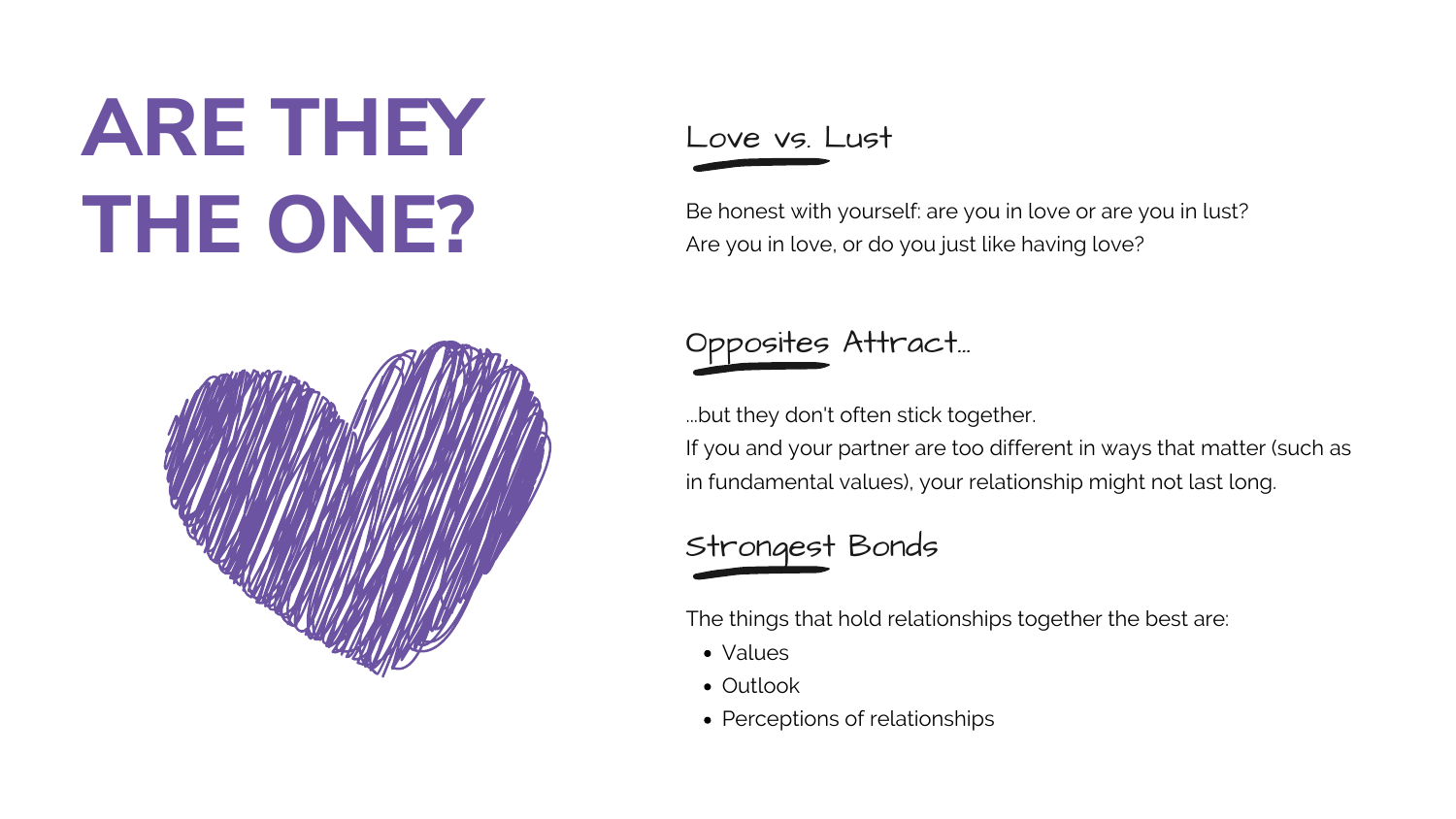# **REMEMBER!**

## YOU are in control of your sexuality.



Explore it at your own pace, responsibly and respectuflly!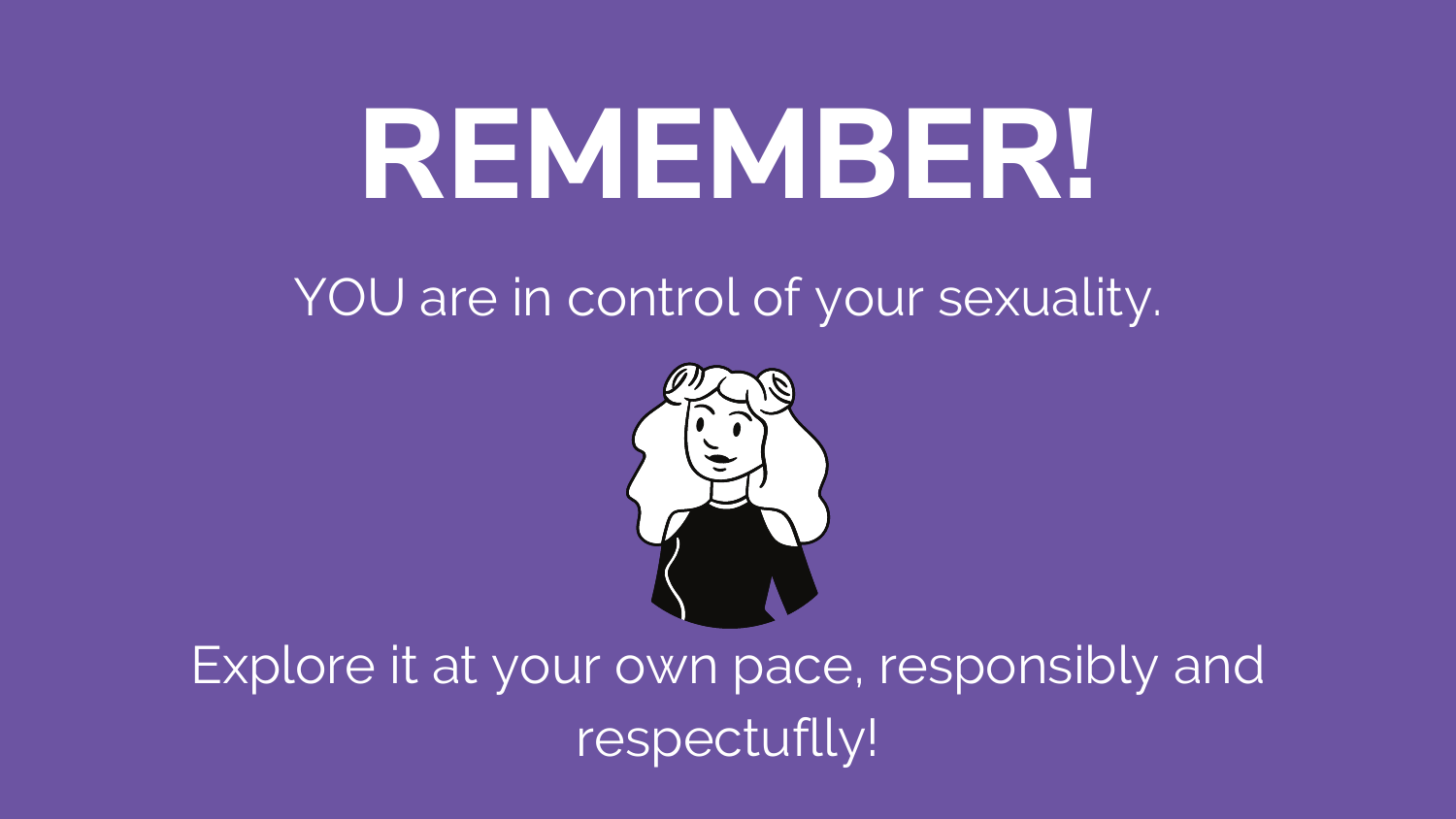# **WHEN TO GET OUT...**



If your partner...

- or harms you
- 
- tries to hurt themselves
- threatens to break up with you
- acts jealous or possesive
- blames you

If you need help leaving a relationship, talk to a trusted adult or reach out to a supportive community organization.

• if your partner physically threatens

• makes you feel bad about yourself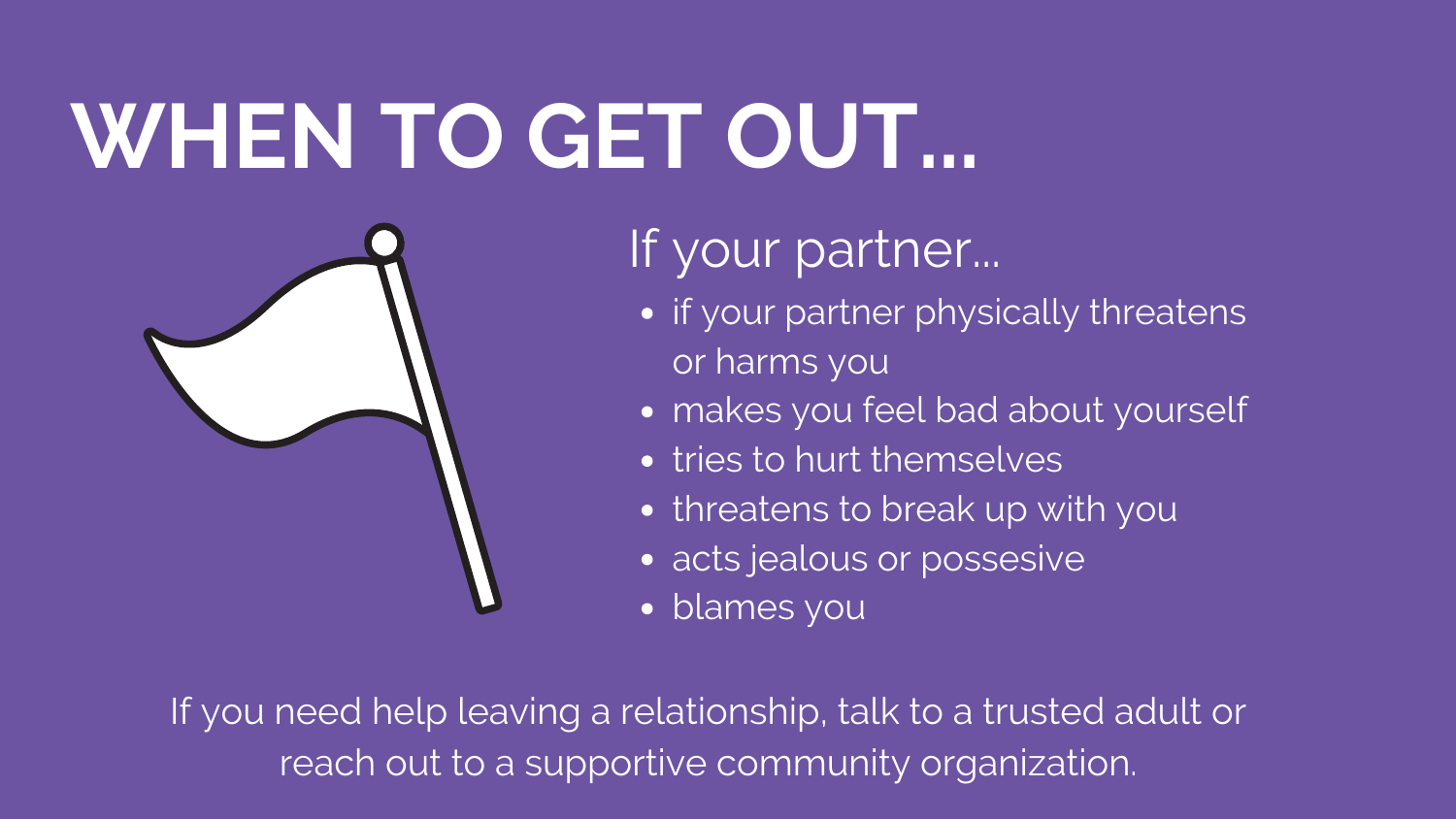Healthy relationships are built on the foundations support, respect, caring, trust, honest, safety, openness, and communication.

Recap<sup>3</sup>

Recap

Consent is mandatory for all sexual contact, even if it makes you feels awkward, uncomfortable, or nervous.

Reco

If you can't talk about STIs, pregnancy prevention, or consent with someone, you're probably not ready to have sex with them



You are in control of your sexuality, make the decision that feel right

for you!



# **SUMMARY OF HEALTHY RELATIONSHIPS LESSON**

Recap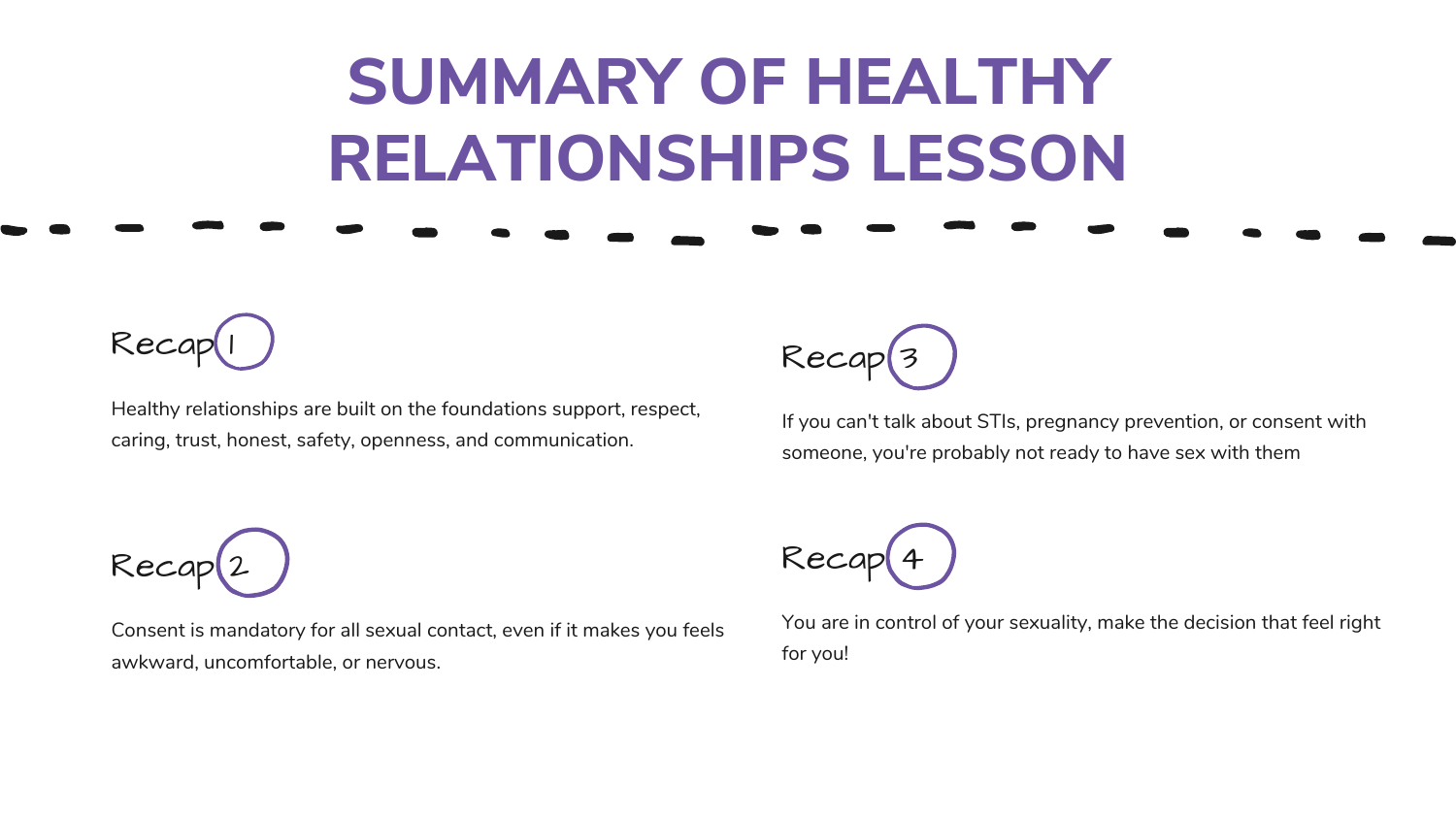# **DO YOU HAVE ANY QUESTIONS?**

Everyone submit a question (or a piece of a paper, if you have no questions) to the question box. The questions will be answered in the next class. You can contact your teacher or SSH for further questions.

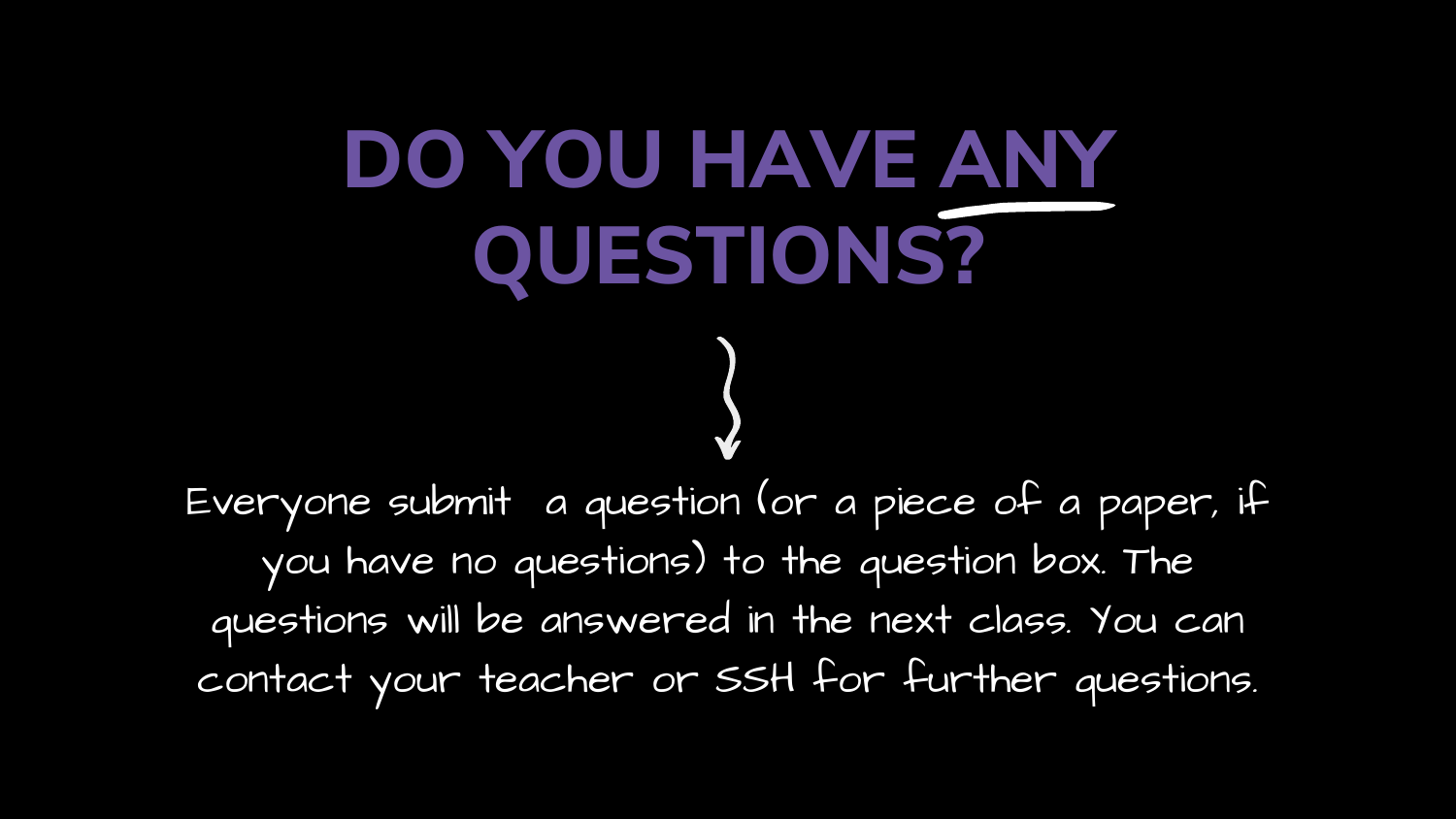## **SASKATOON SEXUAL HEALTH**

213 Avenue C South Saskatoon, SK S7N 1M3 saskatoonsexualhealth.ca 306-244-7989 hello@saskatoonsh.ca

#### Confidential Services Available:

SSH provides sexual and reproductive health services in Saskatoon and area with an emphasis on safe, inclusive, empowering clinical care and education We advocate for change within our own organizations and the larger community, working with diverse communities to promote healthy and informed sexualities.

- STI & Pregnancy Testing Pregnancy Options Counselling
	-
- Emergency Contraception (Plan B)
	-
	-
- Affordable Sex Toy Sales

Birth Control Free Condoms PrEP STI Treatment Medical Abortion

#### Who is SSH?